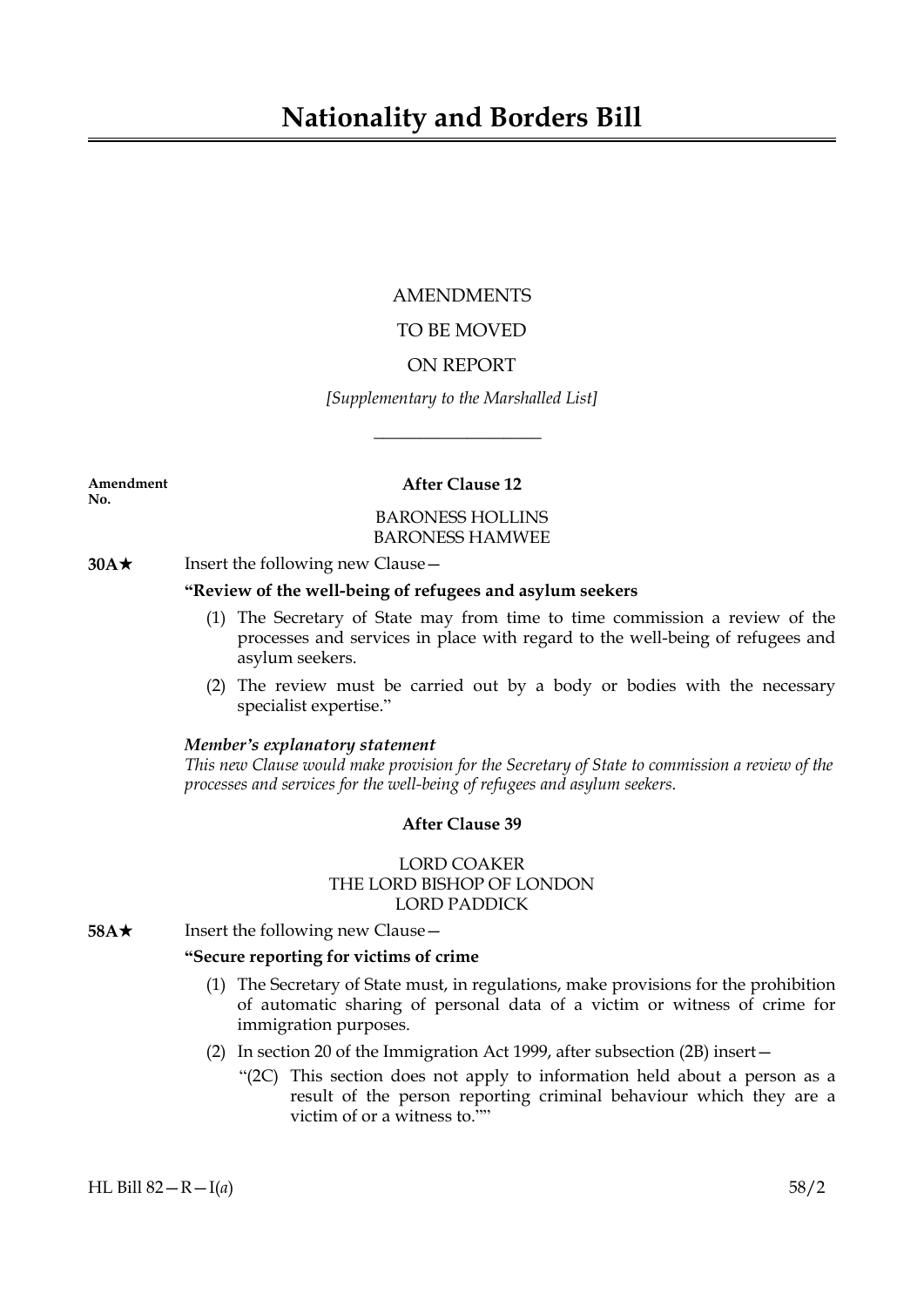#### *Member's explanatory statement*

*This new Clause would prevent immigration data being shared about a victim or witness of crime who reports an offence. This is to ensure victims are able to approach the authorities for assistance without fear of immigration repercussions as a result of that contact or resultant data sharing with immigration enforcement.*

#### **After Clause 56**

#### BARONESS NEUBERGER BARONESS LISTER OF BURTERSETT BARONESS HAMWEE

**64A**★ Insert the following new Clause —

#### **"Age assessments: restrictions**

- (1) Age assessments under section 49 or 50 must only be undertaken if there is significant reason to doubt the age of the age-disputed person.
- (2) A person conducting age assessments under section 49 or 50 must be a local authority social worker.
- (3) Age assessments must be undertaken in accordance with the Association of Directors of Children's Services Age Assessment Guidance or equivalent guidance in Scotland, Wales and Northern Ireland.
- (4) When an age assessment is conducted, a process must be used that allows for an impartial multi-agency approach, drawing on a range of expertise, including from—
	- (a) health professionals,
	- (b) psychologists,
	- (c) teachers,
	- (d) foster parents,
	- (e) youth workers,
	- (f) advocates,
	- (g) guardians, and
	- (h) social workers.
- (5) When making regulations under section 51, the Secretary of State must not specify scientific methods unless the Secretary of State receives written approval from the relevant medical, dental and scientific professional bodies that the method is both ethical and accurate beyond reasonable doubt for assessing a person's age.
- (6) Any organisation developed to oversee age assessments must be independent of the Home Office.
- (7) The standard of proof for an age assessment is reasonable degree of likelihood."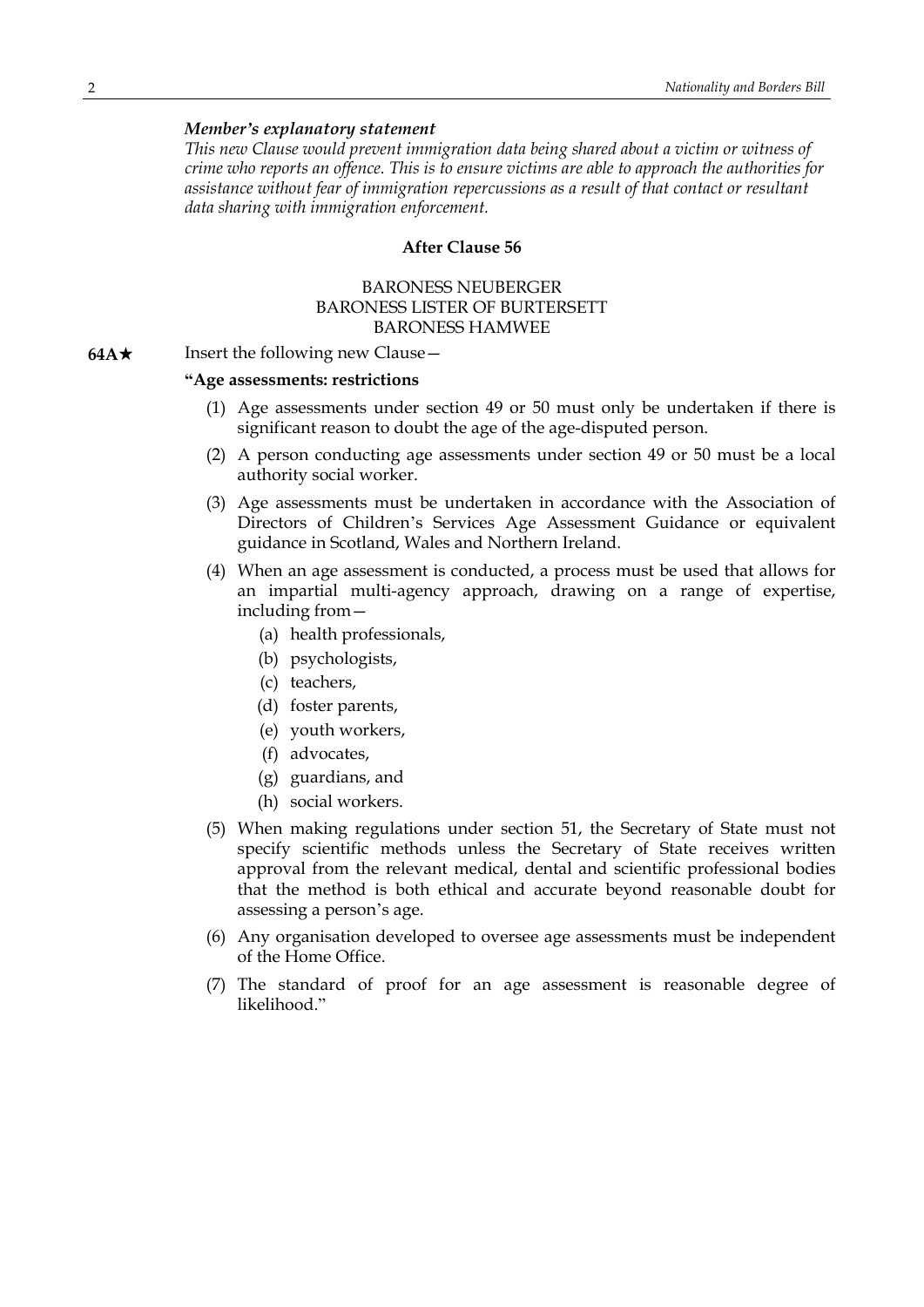#### **After Clause 78**

#### BARONESS HOLLINS BARONESS HAMWEE

**84A**★ Insert the following new Clause —

### **"Codes of practice**

- (1) The Secretary of State must prepare and issue one or more codes of practice for the guidance of immigration officers, medical inspectors and other persons.
- (2) Guidance under this section must have regard to the following matters in particular—
	- (a) the importance of assessing, preventing or delaying the development of health and care needs of refugees and asylum seekers and the importance of assessing and addressing such needs that already exist;
	- (b) the need to protect people from abuse and neglect.
- (3) The Secretary of State may from time to time revise a code.
- (4) Before the end of each review period the Secretary of State must—
	- (a) review each code for the guidance of persons exercising functions under this section, and
	- (b) lay a report of the review before Parliament.

But this does not affect the Secretary of State's function under subsection (3)."

#### *Member's explanatory statement*

*This new Clause requires the Secretary of State to lay codes of practice before Parliament providing for guidance regarding the health and care needs of any asylum seeker or refugee.*